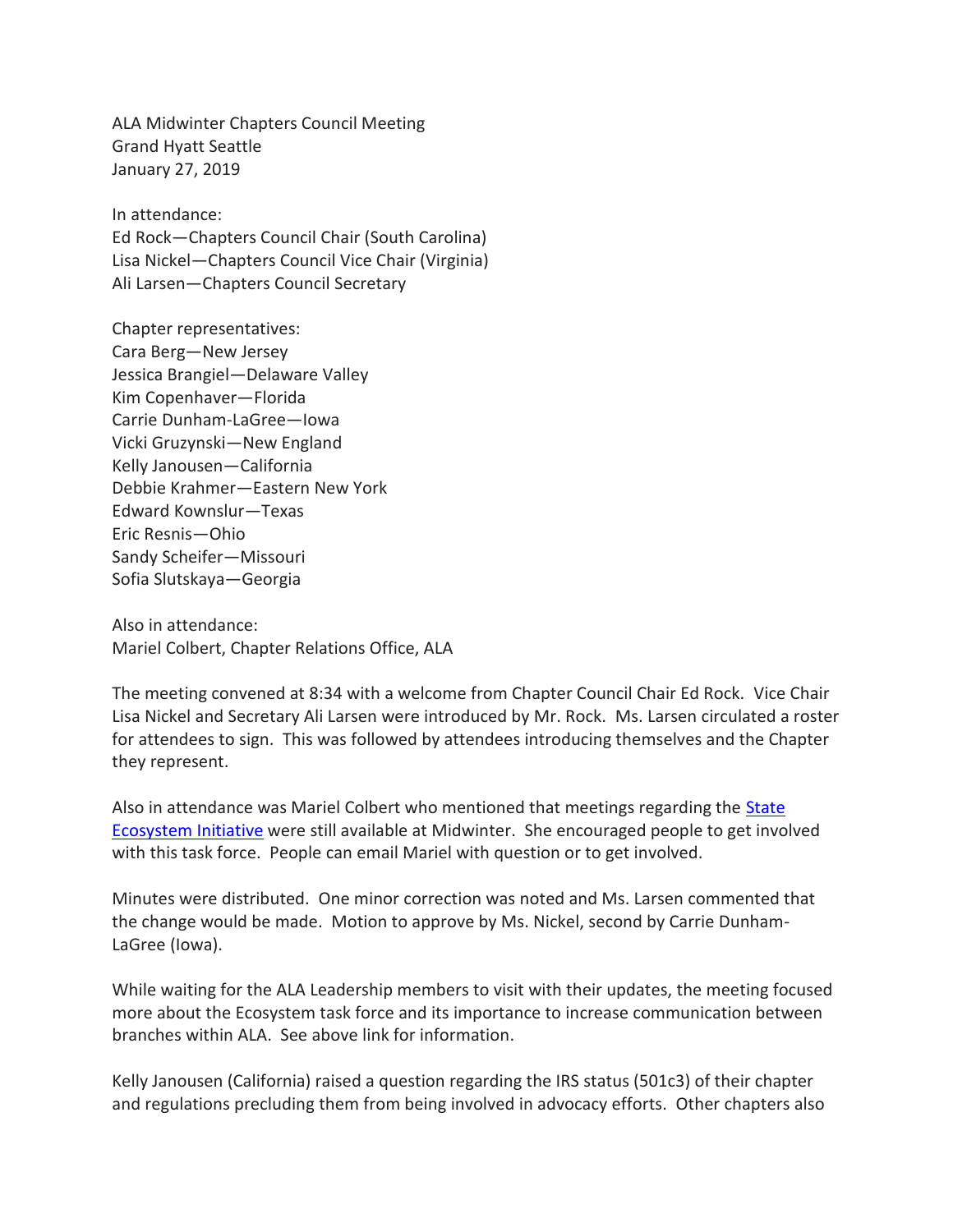echoed the IRS status and concerns about rules/regulations. Ms. Colbert commented that she was not aware of any issues but said she would inquire and report back. There was a thought that definitions may be needed to instruct chapters on what can or cannot be done with respect to advocacy. Ms. Dunham-LaGree commented that in Iowa they have paid positions at the state level for advocacy efforts.

## ALA Leadership Visit

Lauren Pressley, ACRL President, reminded people of ACRL in Cleveland, OH from April 10-13, 2019. The city of Cleveland is very excited to host. Ms. Pressley reported that ACRL Scholarships raised over \$66,000 which was distributed to recipients. Early bird registration ends February 8, 2019.

Ms. Pressley spoke about ACRL's commitment to equity, inclusion and diversity and its centrality to our work. This is a fundamental change but one she is passionate about. Ms. Pressley formed a committee with an ambitious agenda to focus on this organization change. A presentation will occur at ALA Annual in Washington DC to further discussion and direction. Ms. Pressley will have blog topics every other week through her presidency that focus on this topic.

ACRL Vice President, Karen Munro, reported that the call for volunteering for division committees ends on February  $14<sup>th</sup>$ . She encouraged people to get involved by filling out the form online. There will be a new online form that encompasses the focus on the commitment to equity.

ACRL Executive Director Mary Ellen Davis thanked the chapter representatives for their work in connecting the national level to the state/chapter level. She reported that this year there will be a virtual conference registration for ACRL and it could be done at the institutional level. She encouraged the inclusion of others on college campuses to view sessions through this virtual option. She also explained **Project Outcome**, an assessment tool that includes seven domains and surveys to benchmark against national and state level. Free workshops on this program are forthcoming. ACRL Insider will also have details.

Ms. Davis also reminded chapter representatives that two free webinars are available for each chapter per year. CHOICE also has a number of sponsored webinars as well. Ms. Davis thanked Ms. Colbert for her work with ACRL as she moves on to ALA.

Mr. Rock asked about the Speakers Bureau. Ms. Davis explained the idea of the Bureau. Ms. Slutskaya (Georgia) asked how to go about requesting a speaker and Ms. Davis encouraged those interested to reach out to Megan Griffin, our staff liaison.

Ms. Slutskaya inquired if the virtual registration to ACRL was institution specific. Ms. Davis replied that if you come to the conference in person you also receive virtual access for the year. She also spoke about the poster sessions being digital this year but that posters will not be virtually available after Ms.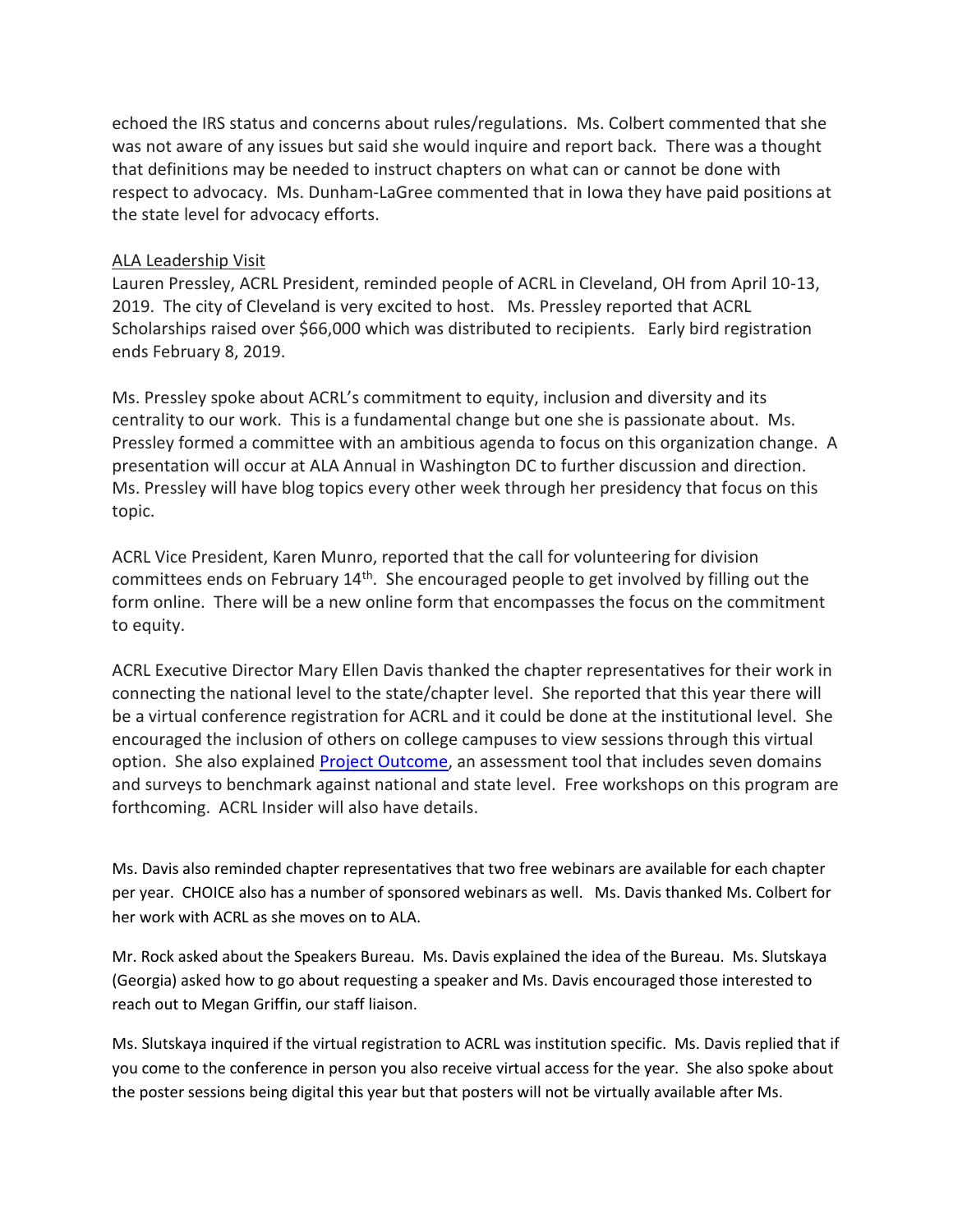Dunham-LaGree inquired. She followed up stating it might be a good idea to think about that option to reach more people.

The question regarding the 501c3 status came up to Ms. Davis. She commented that monies cannot go over a certain threshold and wondered if it was a state issue. She followed up stating non-profits can't take a position on a candidate but can provide information on an issue and suggest laws to vote for or against. Ms. Colbert reiterated that the issue would be looked at further.

The candidates for ACRL President-Elect, Ann Marie Casey and Jon Cawthorne, stopped by to give their statements.

ACRL Leadership visitors left.

## Old Business:

The idea of a virtual working group meeting was discussed. Lisa Nickel (President-Elect) commented that it would probably by on the Zoom platform. This is being done to allow more people to participate. This was met with a positive response. Ms. Dunham-LaGree asked about timing. Dates and times were discussed. Ms. Nickel asked for patience as they worked out the details of timing and Zoom logistics. Meeting details to follow via the listserv.

## New Business:

Call was put out for representatives from Chapter Council who will be attending ACRL to attend the "First Time Attendees" reception. Eric Resnis (Ohio) and Ms. Nickel volunteered to attend. Mr. Rock commented that ACRL should be very well attended which prompted some discussion continued about what was done at ACRL at a state level gathering. Question was raised about having a table at the orientation to help with state level recruitment. Mr. Rock and Ms. Nickel will look into this.

Christina Prucha, the Legislative Network Representative, cannot finish her term. A call will go out to the listserv to solicit nominees for the next term. In the meantime, Kim Copenhaver (Florida) volunteered to finish Ms. Prucha's term. Elections for the next term will be at the ALA Annual meeting. Some brief discussion on what the role of the Legislative Network Representative includes.

Ms. Nickel then talked about the Work Plan and how Chapters Council can be involved with the discussions taking place about the future of ALA, specifically its organizational effectiveness and structure. The Steering Committee on Organizational Effectiveness (SCOE) is holdin[g sessions](https://www.acrl.ala.org/acrlinsider/archives/17027) taking place at Midwinter if one wants to hear more or offer comments. Some discussion followed about levels of involvement among council members how interplay between the state/chapter level and national level. Cara Berg (New Jersey) asked if this committee was looking into the conference structure. Response was that they were different committees. Discussion briefly took place regarding potential changes to the Midwinter conference structure. Ali Larsen (Secretary) commented that she would share links to meetings to the listserv so attendees would have that available immediately.